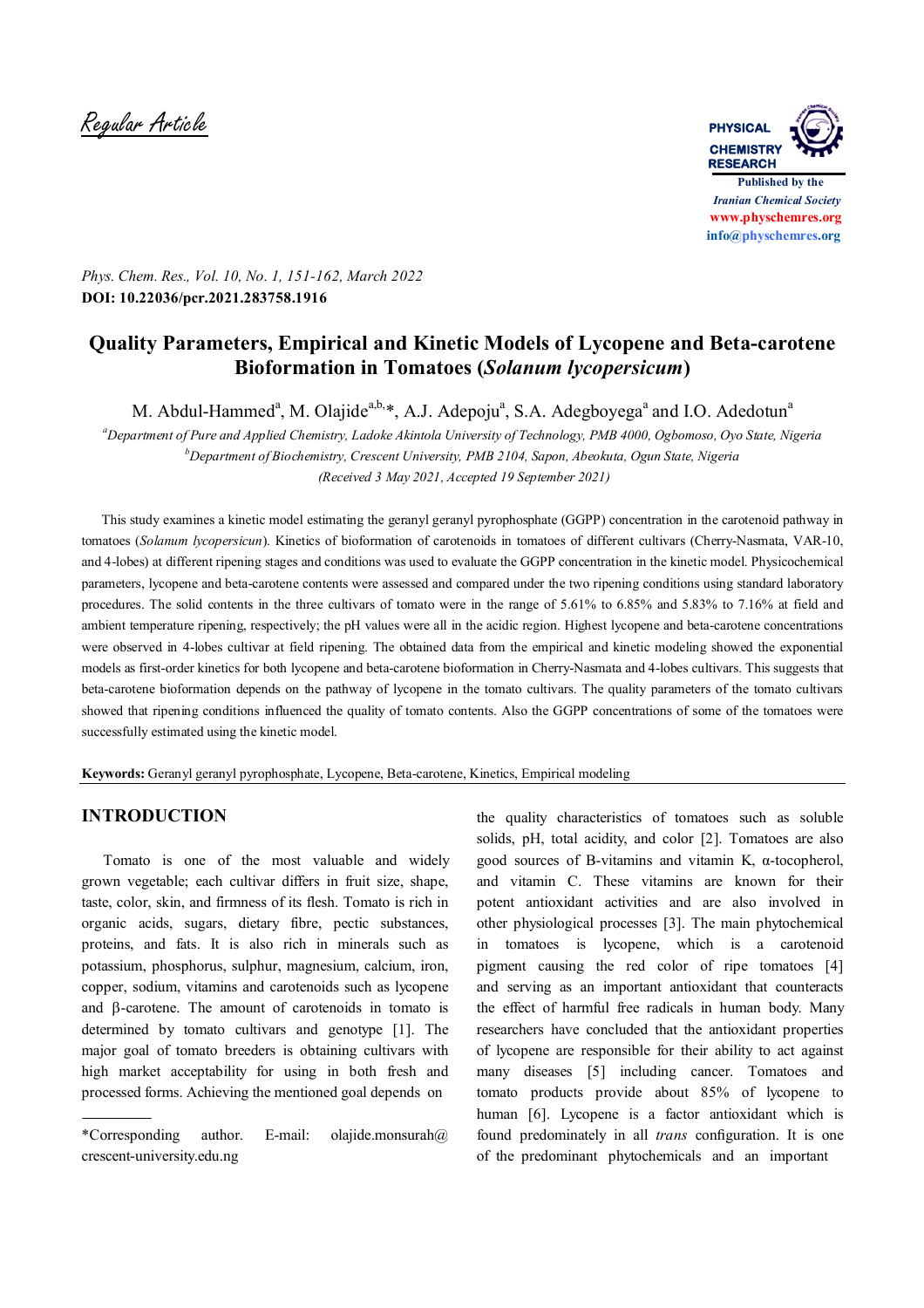bioactive compound in tomatoes [4]. Another important carotenoid is beta-carotene with orange pigment that is abundantly present in plants and fruits. It is regarded as one of the major carotenoid in human diet [7] and subsequently, the main source of vitamin A in humans. It is also a potent antioxidant that offers protection from age-related macular degeneration.

 Carotenoid and other isoprenoid molecules are derived from Isopentenyl diphosphate (IPP) and its allylic isomer, dimethylallyl diphosphate (DMAPP) *via* cytosolic mevalonic acid (MVA) and plastidic methylerythritol 4 phosphate (MEP) pathways. Geranyl geranyl pyrophosphate (GGPP) is a immediate precursors of C-40 carotenoids, formed from IPP and DMAPP after a series of condensation reactions. In photosynthetic organisms, the rate-limiting reaction stage for carotenoid biosynthesis is the catalysis by the phytoene synthase enzyme [8]. The condensation of two molecules of GGPP by phytoene synthase (PSY) to form phytoene is the beginning of carotenoid biosynthesis. Phytoene is a colorless carotenoid formed by tail-to-tail condensation. Colored carotenoids are synthesized by phytoene desaturation reactions generating conjugated double bonds [9]. Four double bonds are introduced into phytoene *via* phytoene desaturase (PDS) and  $\zeta$ -carotene desaturase (ZDS) enzymes forming tetra-cis-lycopene. Subsequently, isomerization of this compound via carotene isomerase (CRTISO) leads to the formation of all-trans lycopene [10,11]. It has been reported that CRTISO-like single-copy genes (CrtISO-L1 and CrtISO-L2) are present in tomato, Arabidopsis, and grape. The two enzymes were suggested to initiate a competing metabolic pathway metabolizing carotenes upstream of all-*trans*-lycopene [12]. The cyclization of lycopene by lycopene cyclase in carotenoid metabolism generates carotenoids with different cyclic-end groups. One branch of lycopene cyclization leads to  $\beta$ -carotene and its derivatives such as xanthophylls, while the other leads to  $\alpha$ -carotene and subsequently, lutein. The biosynthetic pathway is a highly regulated process, however, the way the concentration of this precursor could be estimated in biological tissue has not been properly documented. Therefore, this work aimed to model the kinetic for estimating geranyl geranyl pyrophosphate (GGPP) concentration in the carotenoid pathway in tomatoes (*Solanum lycopersicun*).

### **EXPERIMENTAL**

 Seeds of three tomato cultivars (Cherry-Nasmata, Var-10, and 4-lobes) were obtained from the International Institute of Tropical Agriculture (IITA), Ibadan, Nigeria, and were planted on an organic farmyard at Kuye area, Ogbomoso, Nigeria. The tomatoes were harvested after three months of planting at different ripening stages, some of which were subjected to post-harvest ripening at ambient temperature, all with targeted ripening time. Total solid were analyzed by oven drying the tomato serum (5 g) at 105 °C for 3 h [13], the pH were determined in 30 g samples using a digital pH meter calibrated with buffer 4 and 7 [13]. The titratable acidity were done by titrating homogenized tomato samples with 0.01 M NaOH using phenolphthalein indicator [13]. The reducing sugar contents were carried out using antecedently described method [14]. Tomato serum (1 ml) was mixed with distilled water (99 ml), which corresponds to dilution factor of 100.1 ml of 5% phenol solution was added to 1 ml of the earlier prepared sample followed by addition of 5 ml concentrated  $H_2SO_4$ , the mixture was allowed to cool and the absorbance was taken (490 nm) using a UV-Vis spectrophotometer. The reducing sugar was estimated on the calibration curve using Beer-Lambert's law. The processes were carried out for each cultivar of tomatoes.

#### **Extraction and Analysis of Carotenoids**

 The carotenoid contents (Lycopene and β-carotene) were determined using the previously employed solvent extraction method [15] considering some modifications. The extraction was carried out using 25 ml of 80% acetone and 20 ml n-hexane. The extract was treated with alcoholic KOH, methanol, and distilled water  $(1:1:1)$  to saponify the present triglycerides. It was later re-extracted with dilute nhexane (dilution factor of 10); the extract was analyzed using Ultraviolet/Visible Spectrophotometer to determine the absorbance of lycopene and B-carotene at maximum wavelength of 450 and 502 nm, respectively. The concentrations of lycopene and  $\beta$ -carotene were simultaneously estimated as reported previously [16,17].

#### **Data Analysis**

All statistical analysis were performed using SPSS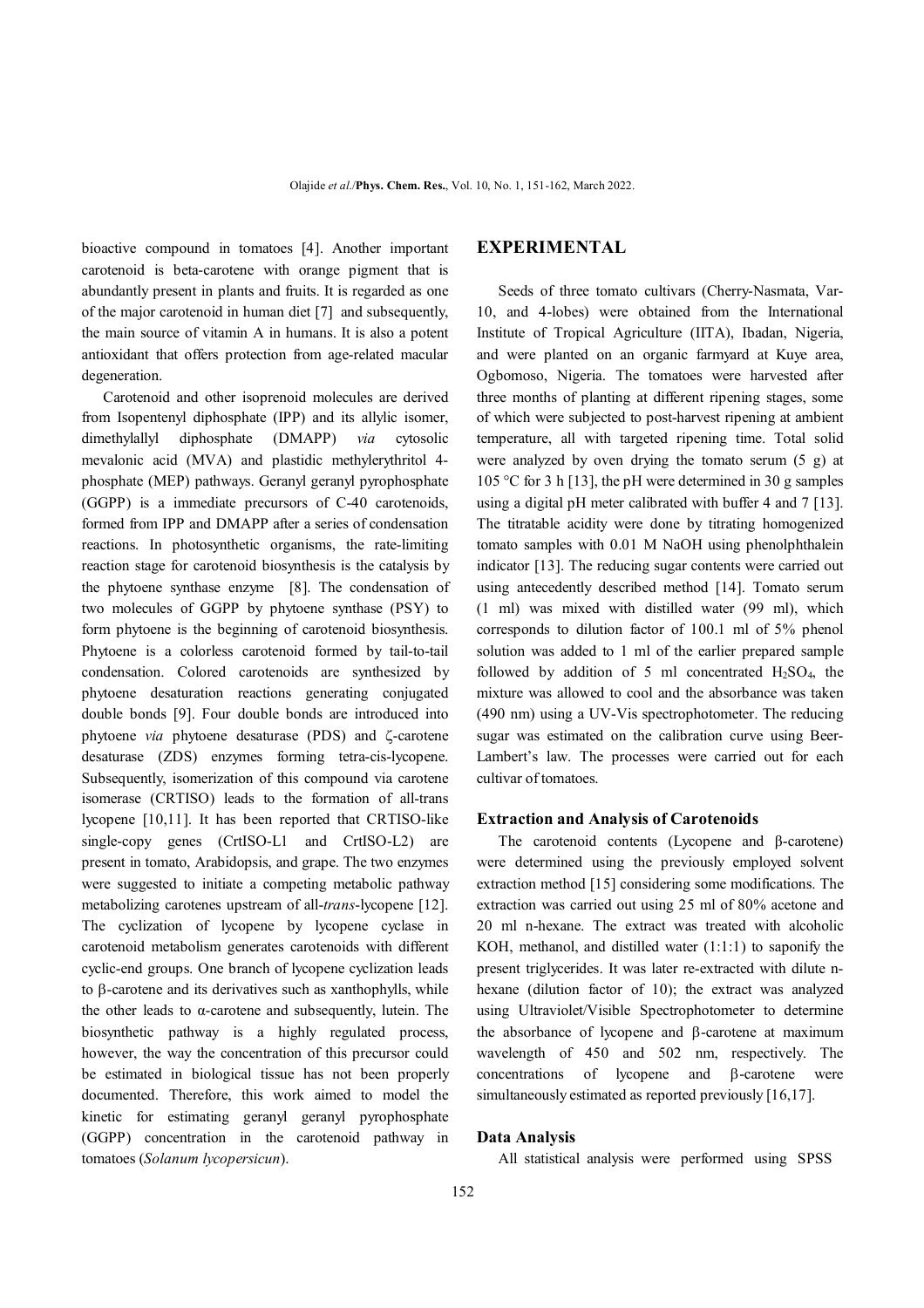software. Data were expressed as mean standard deviation and significance differences were determined by two-way Analysis of Variance (ANOVA) at  $p < 0.05$  confidence interval. Experimental determination of each parameter was done in triplicates.

#### **Kinetic Modeling**

 The kinetic was modeled using parallel and consecutive reactions, which explains the independency and dependency of beta-carotene on lycopene biosynthetic pathways, respectively.

## **Determination of the Maximum Ripening Times (tmax) of the Tomato Cultivars at Field and Ambient Temperature Ripening Conditions**

The maximum ripening times  $(t_{\text{max}})$  were calculated using the equation below:

$$
t_{\max} = \frac{\ln\left(\frac{k_1}{k_2}\right)}{k_1 - k_2}
$$

where  $k_1$  and  $k_2$  are first-order rate constants [18].

#### **RESULTS AND DISCUSSION**

## **Physico-chemical Parameters of the Three Cultivars of Tomatoes (Cherry-Nasmata, VAR-10 and 4-Lobes)**

 Table 1 presents the results for the variations in the physiological and biochemical properties of the three cultivars of tomato (Cherry-Nasmata, VAR-10 and 4-lobes) under field and ambient temperature ripening conditions. The total solid contents of Cherry-Nasmata, Var-10, and 4 lobes tomato cultivars varied from 5.61 to 6.85 % at field ripening, and from 5.83 to 7.16 % at ambient temperature ripening. The solid contents in Cherry-Nasmata and VAR-10 cultivars were higher (6.85 and 6.20 %) at field ripening than the values obtained at ambient temperature ripening (5.83 and 6.0%). However, highest value of 7.16% was obtained for 4-lobes cultivar of tomato at ambient temperature, and 5.61% for self-ripened tomatoes. This suggests that 4-lobes tomato cultivar under ambient temperature ripening condition have higher contents of organic compound, mineral, and crude fiber. The observed changes in total solid contents of the three cultivars of tomatoes were in agreement with previous reports that in

**Table 1.** Physico-chemical Properties of Cherry-Nasmata, VAR-10 and 4 Lobes Cultivars of Tomatoes at Field and Ambient Temperature Ripening Conditions

| Quality parameter                         | Tomato cultivar              |                    |                              |  |  |
|-------------------------------------------|------------------------------|--------------------|------------------------------|--|--|
|                                           | Field ripening               |                    |                              |  |  |
|                                           | Cherry-Nasmata               | <b>VAR-10</b>      | 4-Lobes                      |  |  |
| Total solids $(\% )$                      | $6.85 \pm 0.20^a$            | $6.20 \pm 0.18^a$  | $5.61 \pm 0.17^a$            |  |  |
| pH                                        | $3.89 \pm 0.12^a$            | $3.81 \pm 0.11^b$  | $3.80 \pm 0.11$ <sup>c</sup> |  |  |
| Titratable acidity $(\%)$                 | $0.32 \pm 0.02^a$            | $0.20 \pm 0.01^a$  | $0.18 \pm 0.01^b$            |  |  |
| Reducing Sugar $(g/100 g)$                | $2.63 \pm 0.11^a$            | $4.65 \pm 0.01^a$  | $2.95 \pm 0.04^a$            |  |  |
| Lycopene $(\mu g g^{-1})$                 | $18.69 \pm 1.1^{\circ}$      | $13.19 \pm 0.96^a$ | $28.03 \pm 2.53^a$           |  |  |
| Beta-carotene ( $\mu$ g g <sup>-1</sup> ) | $4.67 \pm 0.35^a$            | $3.30 \pm 0.29^a$  | $7.01 \pm 0.60^a$            |  |  |
|                                           | Ambient temperature ripening |                    |                              |  |  |
|                                           | $5.83 \pm 0.17^b$            | $6.00 \pm 0.18^a$  | $7.16 \pm 0.21$ <sup>a</sup> |  |  |
|                                           | $5.35 \pm 0.16^a$            | $4.01 \pm 0.12^a$  | $3.74 \pm 0.11^b$            |  |  |
| Total solids $(\% )$                      | $0.20 \pm 0.01^b$            | $0.19 \pm 0.01^a$  | $0.26 \pm 0.01^a$            |  |  |
| pH                                        | $2.52 \pm 0.08^a$            | $3.51 \pm 0.15^a$  | $2.93 \pm 0.03^a$            |  |  |
| Lycopene $(\mu g g^{-1})$                 | $12.38 \pm 1.11^b$           | $10.40 \pm 1.29^a$ | $18.9 \pm 2.05^a$            |  |  |
| Beta-carotene $(\mu g g^{-1})$            | $3.10 \pm 0.17^b$            | $2.60 \pm 0.12^a$  | $4.74 \pm 0.39$ <sup>a</sup> |  |  |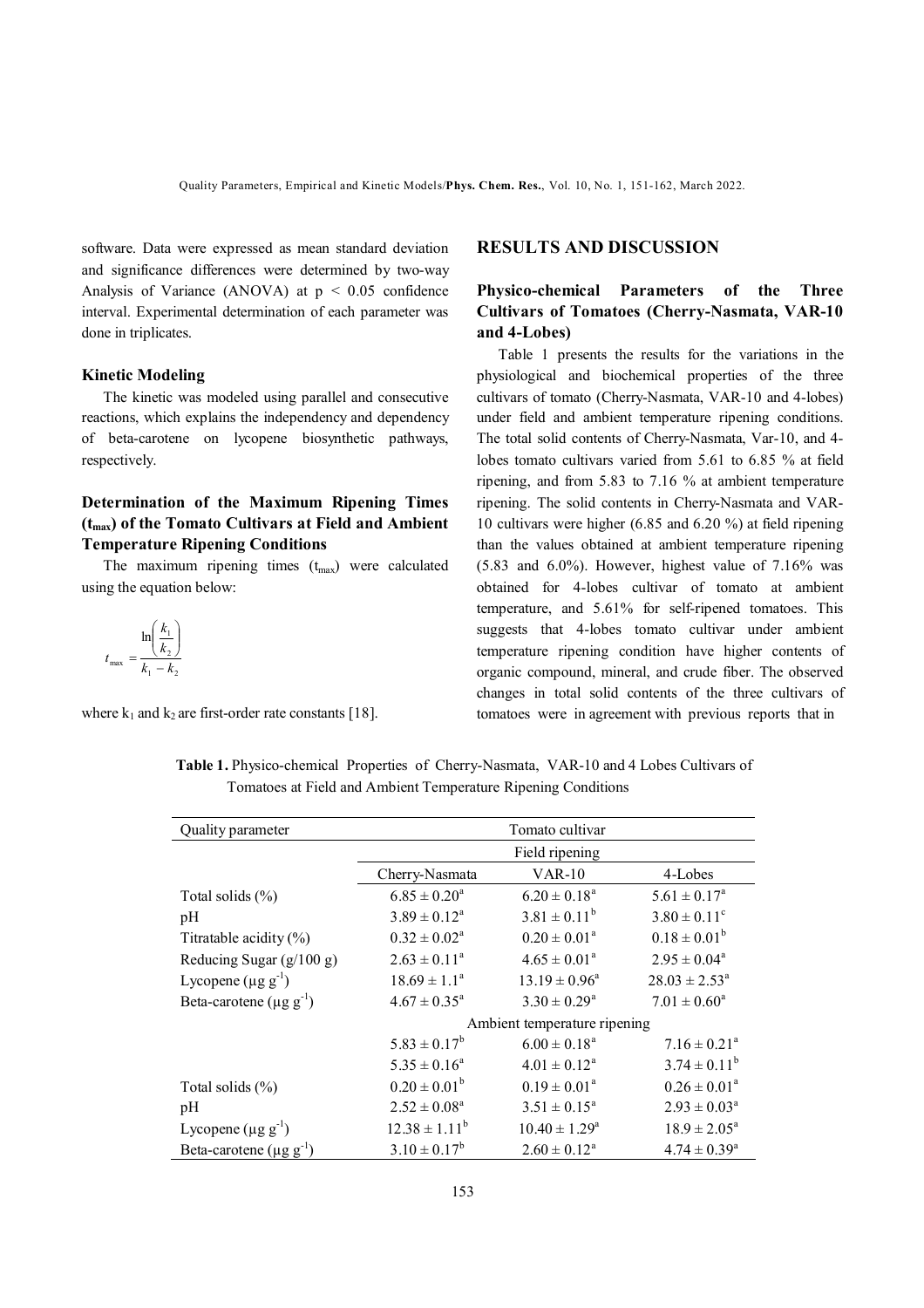which tomatoes were composed of 93-95% water, while other constituents including inorganic compounds, organic acids (citric and malic), sugars (glucose, fructose, and sucrose), insoluble solids in alcohol (proteins, cellulose, pectin, and polysaccharides), carotenoids, and lipids were 5-7% [2]. The solid content in Cherry-Nasmata and VAR-10 cultivars of tomato at field and ambient temperature ripening were also in line with a previous study on the same tomato cultivars (Cherry-Nasmata and VAR-10), and other cultivars (Ajindi-Kerewa and Beske) [19,20].

 The pH values at ambient temperature for studied Cherry-Nasmata and VAR-10 cultivars of tomato were 5.35 and 4.01, respectively. The corresponding values at field ripening conditions were 3.89 and 3.81 for Cherry-Nasmata and VAR-10, respectively. The 4-lobes tomato cultivar had pH value of 3.80 at field ripening and 3.74 at ambient temperature ripening. This implies that the Cherry-Nasmata (3.89) and VAR-10 tomato cultivars (3.81) ripened at the field temperature, and the 4-lobes cultivar ripened at ambient temperature are more acidic and may taste sour; higher pH value implies low acidity and a better taste. The most important prevailing factors for tomato flavor are sugar and acid contents. The acid contents of fruits change as a result of reduction in malic and citric acid contents of the flesh [21]. Acidity has a greater influence on the taste and shelf-life of tomatoes by preventing microbial spoilage. The titratable acidity values of the three cultivars of tomatoes also vary with the ripening conditions (Table 1); this is in agreement with the previous report on the percentage of titratable acidity with Beske cultivar under field ripening, and Ajindi-Kerewa at ambient temperature ripening [20].

 Based on the results obtained from this study, the reducing sugar contents were higher in all the cultivars at field ripening than ambient temperature ripening (Table 1). Among the cultivars under study, 4-lobes cultivar obeys the pH and sugar content relationship in both field and ambient temperature ripening conditions, which implies that a tomato with low sugar and high acid contents tend to be sour, and sweet tomatoes have high sugar and low acid contents. However, observed disparity in the pH/sugar content relationship in other cultivars (Cherry-Nasmata and VAR-10) at both ripening conditions may be due to the nature of these cultivars and/or other factors such as

genotype [1].

 Lycopene and beta-carotene contents of the three cultivars of tomato varied with ripening conditions (Table 1). One of the predominant phytochemicals and an important bioactive compound in tomatoes is lycopene [4]. The lycopene contents in all the studied tomato cultivars were higher at field temperature ripening compared to those at ambient temperature ripening. The lycopene contents in Cherry-Nasmata and VAR-10 cultivars were 18.69  $\mu$ g g<sup>-1</sup> and 13.19  $\mu$ g g<sup>-1</sup> at field ripening which is higher than the values obtained at ambient temperature ripening, 12.38  $\mu$ g g<sup>-1</sup> and 10.40  $\mu$ g g<sup>-1</sup> for the two cultivars, respectively. Highest lycopene concentration was observed in 4-lobes cultivar; which was  $28.03 \mu g g^{-1}$  at the field ripening, and 18.90  $\mu$ g g<sup>-1</sup> at the ambient temperature ripening.

 Beta-carotene is a precursor to vitamin A due to its ability to yield two molecules of retinol in the presence of oxygen, a reaction that is catalyzed by β-carotene 15,15′ monooxygenase. It is generated from the biosynthesis and cyclization of lycopene. The results showed the same trend as the results for lycopene: highest beta-carotene content was found in 4-lobes cultivar  $(7.01 \text{ µg g}^{-1})$  and 4.74  $\mu$ g g<sup>-1</sup>) followed by Cherry-Nasmata (4.67  $\mu$ g g<sup>-1</sup> and 3.10  $\mu$ g g<sup>-1</sup>) and VAR-10 (3.30  $\mu$ g g<sup>-1</sup> and 2.60  $\mu$ g g<sup>-1</sup>) at field and ambient temperature ripening conditions respectively.

 However, the significant differences of the physicochemical parameters were obtained. The mean values for the three tomato cultivars were significantly different at  $p \le 0.05$  level for the total solid contents, titratable acidity, sugar contents, lycopene, and beta-carotene. The mean values for the pH were not significantly different at the  $p \le 0.05$  level at field ripening.

Values are mean of three replicates  $\pm$  standard deviation; values with the same alphabets along the rows are significantly different at  $p \le 0.05$  while those with different alphabets are not significantly different at the same confidence interval at each ripening conditions.

# Variation of Lycopene and *B***-carotene Concentrations with Ripening Time in the Three Cultivars of Tomato**

The increase in lycopene concentrations with respect to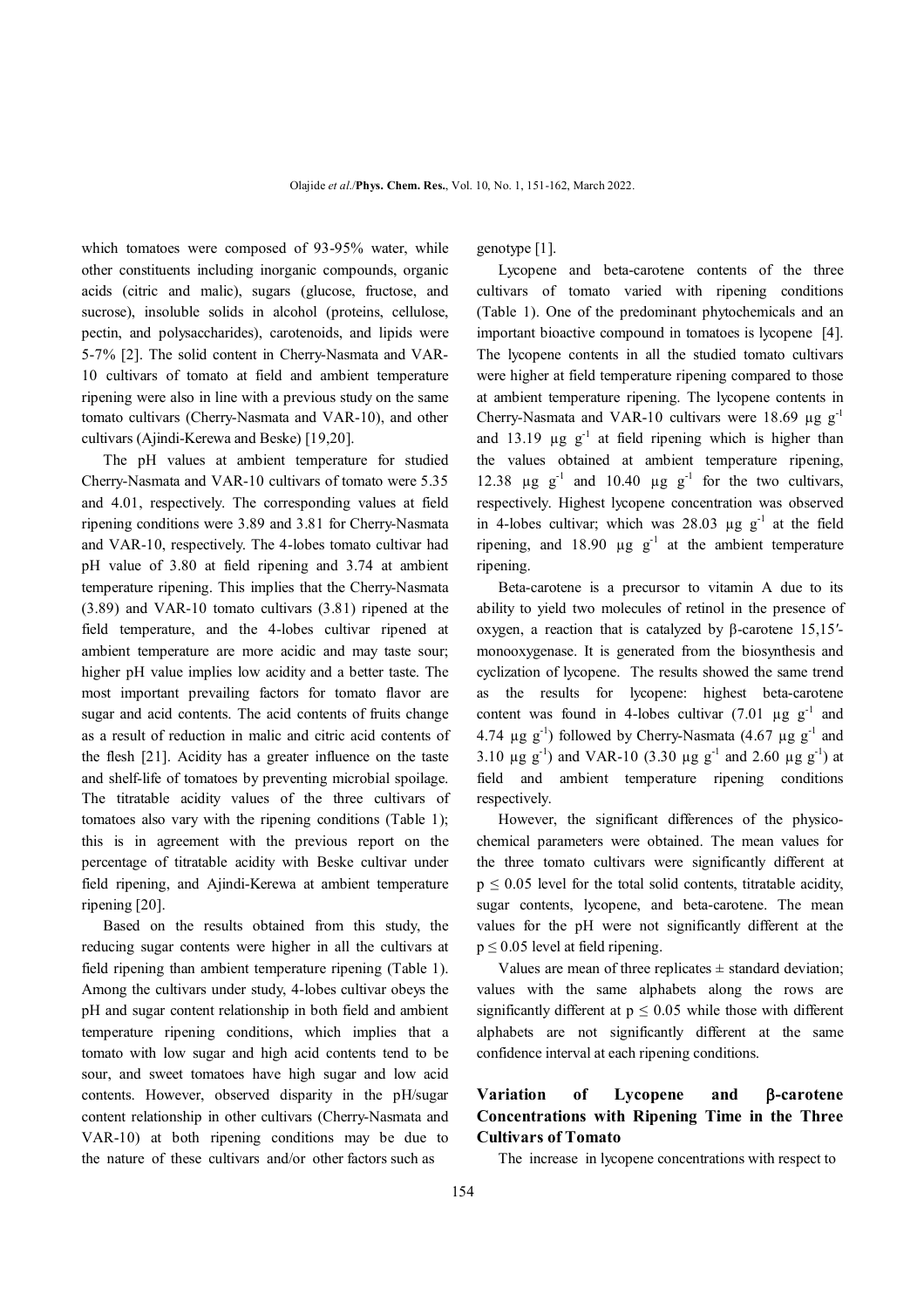

**Fig. 1.** Time variation of lycopene concentrations in Cherry-Nasmata, Var-10, and 4-lobes tomato cultivars under (A) field ripening and (B) ambient temperature ripening.

time for the three cultivars of tomato (Cherry-Nasmata, VAR-10, and 4-lobes) under field and ambient ripening conditions are shown in Figs. 1A and 1B, respectively. Maximum concentrations of lycopene content (46.70, 35.33, and 24.61 nmol g<sup>-1</sup> for 4-lobes, Cherry-Nasmata, and Var-10 cultivars, respectively) were observed on the 12th day when the tomatoes were at fully red ripening stage under field ripening condition; this is in agreement with the previous report that showed the optimal concentration of lycopene obtained at fully ripening stage under field



Cherry-Nasmata  $-\blacksquare$  VAR-10  $-\blacksquare$  4 Lobes

 Cherry-Nasmata, Var-10, and 4-lobes tomatoes cultivars under (A) field ripening and (B) ambient temperature ripening.

ripening [22]. Maximum lycopene concentrations on the 12th day of the bioaccumulation process under ambient temperature ripening condition were 23.09, 20.21, and 19.40 nmol  $g^{-1}$  for Cherry Nasmata, 4-Lobes, and VAR-10, respectively.

 Similarly, the variation of the β-carotene contents in the three cultivars of tomatoes at field and ambient temperature ripening conditions are shown in Figs. 2A and 2B, respectively. According to the results, the bioformation of β-carotene increases gradually with increasing ripening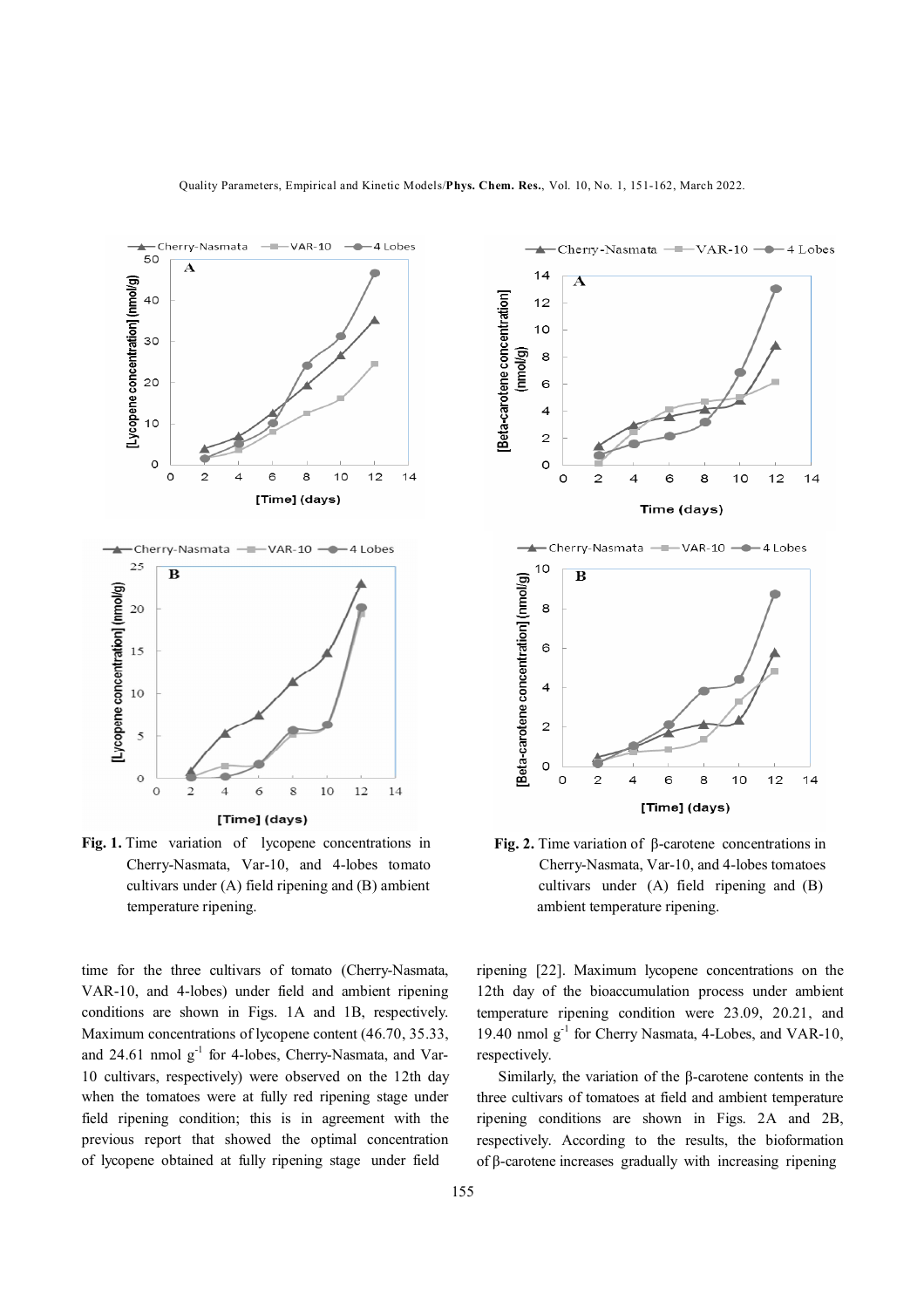time. Beta-carotene bioformation were all higher for fieldripened tomatoes than those subjected to ambient temperature ripening condition, this is similar to the results that has been reported earlier [20]. However, the highest βcarotene concentration of 13.07 nmol  $g^{-1}$  and 8.77 nmol  $g^{-1}$ were found in 4-Lobes cultivar at field ripening and ambient temperature ripening conditions, respectively.

# **Empirical Models for Lycopene and Beta-carotene Bioaccumulation for the Three Cultivars of Tomatoes**

 The lycopene bioaccumulation in the three cultivars of tomatoes under field and ambient temperature ripening conditions were subjected to both linear and exponential empirical models as shown in Table 2. Considering linear empirical model, correlation coefficient  $(R^2)$  values of 0.979, 0.964, and 0.954 were obtained for Cherry-Nasmata, VAR-10, and 4-Lobe, respectively. However, the  $R^2$  values obtained from the exponential empirical model at field ripening condition were 0.976, 0.954, and 0.950, respectively. This shows that the linear and exponential empirical models show the best fit for the bioaccumulation of lycopene content in the studied cultivars under field

ripening conditions. However, at ambient temperature ripening, only Cherry-Nasmata cultivar best described the linear empirical model with  $R^2$  value of 0.959. In contrast to Cherry-Nasmata, both VAR-10 and 4-Lobes were best described by an exponential empirical model with  $R^2$  values of 0.931 and 0.956, respectively.

 The empirical model for the bioformation of betacarotene is shown in Table 3. The obtained  $R^2$  values show that VAR-10 is best described by the linear model  $(R<sup>2</sup> = 0.907)$ , and the both Cherry-Nasmata and 4-Lobes are best described by the exponential empirical model  $(R<sup>2</sup> = 0.914$  and 0.982) at field ripening condition. The trend observed under ambient ripening condition indicates that the linear empirical model best described the bioformation of beta-carotene in only 4-Lobes cultivar  $(R^2 = 0.909)$ . For Cherry-Nasmata and VAR-10, the best fit obtained using exponential empirical model with  $R^2$  values of 0.940 and 0.967, respectively. Moreover, the linear and exponential models are related to zero and first-order kinetics, respectively. This suggests that lycopene bioformation could possess either first or zero-order kinetics.

| Table 2. Empirical Models for Lycopene Bioaccumulation in the Three Cultivars of Tomatoes at Field and |
|--------------------------------------------------------------------------------------------------------|
| <b>Ambient Temperature Ripening Conditions</b>                                                         |

| Field ripening |                |                              |                  |          |          |
|----------------|----------------|------------------------------|------------------|----------|----------|
| Function       | Modelequations | Model parameters             | Tomato cultivars |          |          |
|                |                |                              | Cherry-nasmata   | $VAR-10$ | 4-Lobes  |
|                |                | A                            | 3.180            | 2.255    | 4.551    |
| Linear         | $At + B$       | B                            | -4.757           | $-4.743$ | $-11.99$ |
|                |                | $R^2$                        | 0.979            | 0.964    | 0.954    |
|                |                | E                            | 2.924            | 1.170    | 1.176    |
| Exponential    | $L = Ee^{-Ft}$ | F                            | 0.219            | 0.269    | 0.331    |
|                |                | $R^2$                        | 0.976            | 0.954    | 0.950    |
|                |                | Ambient temperature ripening |                  |          |          |
|                |                | A                            | 2.045            | 1.625    | 1.760    |
| Linear         | $At + B$       | B                            | $-3.809$         | $-5.669$ | $-6.61$  |
|                |                | $R^2$                        | 0.959            | 0.733    | 0.752    |
|                |                | E                            | 1.021            | 0.162    | 0.052    |
| Exponential    | $L = Ee^{-Ft}$ | F                            | 0.279            | 0.398    | 0.511    |
|                |                | $R^2$                        | 0.855            | 0.931    | 0.956    |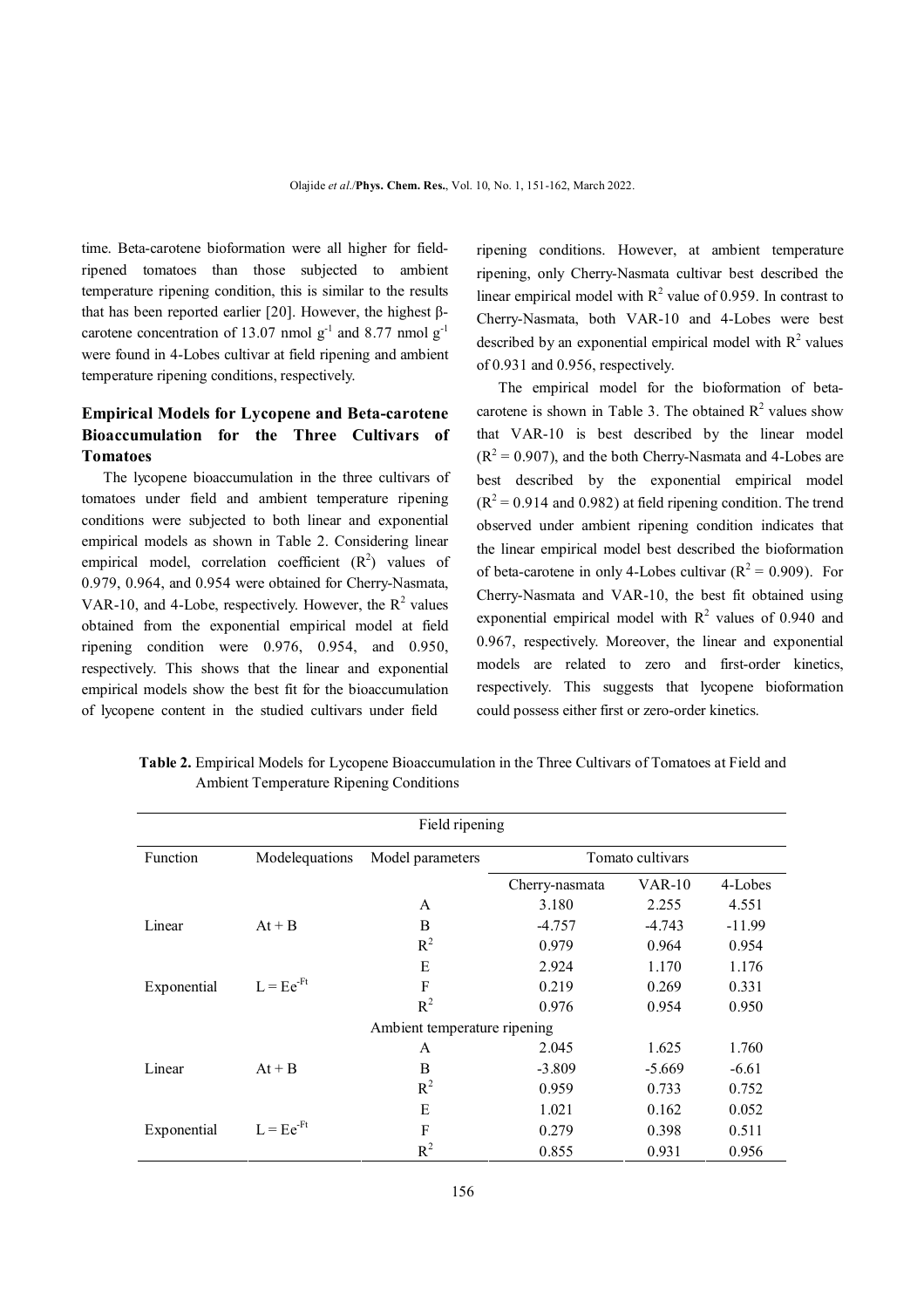Quality Parameters, Empirical and Kinetic Models/**Phys. Chem. Res.**, Vol. 10, No. 1, 151-162, March 2022.

| Field ripening |                |                              |                  |          |          |
|----------------|----------------|------------------------------|------------------|----------|----------|
| Function       | Model          | Model parameters             | Tomato cultivars |          |          |
|                | equations      |                              | Cherry-Nasmata   | $VAR-10$ | 4-Lobes  |
|                |                | A                            | 0.617            | 0.547    | 1.119    |
| Linear         | $At + B$       | B                            | 0.000            | $-0.051$ | $-3.213$ |
|                |                | $R^2$                        | 0.844            | 0.907    | 0.809    |
|                |                | E                            | 1.30             | 0.314    | 0.459    |
| Exponential    | $L = Ee^{-Ft}$ | F                            | 0.151            | 0.295    | 0.269    |
|                |                | $R^2$                        | 0.914            | 0.630    | 0.982    |
|                |                | Ambient temperature ripening |                  |          |          |
|                |                | A                            | 0.444            | 0.446    | 0.795    |
| Linear         | $At + B$       | B                            | $-0.863$         | $-1.227$ | $-2.188$ |
|                |                | $R^2$                        | 0.786            | 0.868    | 0.909    |
|                |                | E                            | 0.371            | 0.166    | 0.175    |
| Exponential    | $L = Ee^{-Ft}$ | F                            | 0.217            | 0.285    | 0.346    |
|                |                | $R^2$                        | 0.940            | 0.967    | 0.892    |

**Table 3.** Empirical Models for Beta-carotene Bioaccumulation in the Three Cultivars of Tomatoes at Field and Ambient Temperature Ripening Conditions

**Table 4.** Kinetic Data for Lycopene and Beta-carotene Bioformation in Cherry-Nasmata, VAR-10 and 4-Lobes Cultivars of Tomatoes

|             |           | Field ripening condition         |        |                  | Ambient temperature ripening condition |                                    |        |                     |        |
|-------------|-----------|----------------------------------|--------|------------------|----------------------------------------|------------------------------------|--------|---------------------|--------|
|             |           | Zero-order                       |        | First-order      |                                        | Zero-order                         |        | First-order         |        |
|             |           | Rate                             | $RR^2$ | Rate             | $RR^2$                                 | Rate                               | $RR^2$ | Rate                | $RR^2$ |
| Carotenoids | Cultivars | constant                         |        | constant         |                                        | constant                           |        | constant            |        |
|             |           | $\pmod{g^{-1} \text{ day}^{-1}}$ |        | $\text{(day}^1)$ |                                        | $\pmod{g^{-1} \, \text{day}^{-1}}$ |        | $\text{(day}^{-1})$ |        |
|             | Cherry-   |                                  |        |                  |                                        |                                    |        |                     |        |
|             | Nasmata   | 2.818                            | 0.915  | 0.158            | 0.938                                  | 1.606                              | 0.904  | 0.119               | 0.973  |
| Lycopene    | $VAR-10$  | 1.884                            | 0.931  | 0.127            | 0.970                                  | 0.971                              | 0.586  | 0.049               | 0.912  |
|             | 4-Lobes   | 3.727                            | 0.828  | 0.141            | 0.957                                  | 0.998                              | 0.576  | 0.053               | 0.887  |
|             | Cherry-   |                                  |        |                  |                                        |                                    |        |                     |        |
| Beta-       | Nasmata   | 0.617                            | 0.844  | 0.071            | 0.979                                  | 0.345                              | 0.737  | 0.057               | 0.978  |
| Carotene    | $VAR-10$  | 0.541                            | 0.907  | 0.215            | 0.976                                  | 0.304                              | 0.760  | 0.118               | 0.722  |
|             | 4-Lobes   | 0.748                            | 0.699  | 0.076            | 0.778                                  | 0.543                              | 0.798  | 0.091               | 0.972  |

# **Kinetics of Lycopene and Beta-carotene Bioformation in the Three Cultivars of Tomatoes**

the correlation coefficient  $(R^2)$  for all the cultivars of tomato under field and ambient temperature ripening conditions. It was shown that the rate of bioformation of lycopene at field

Table 4 shows the obtained kinetic parameter as well as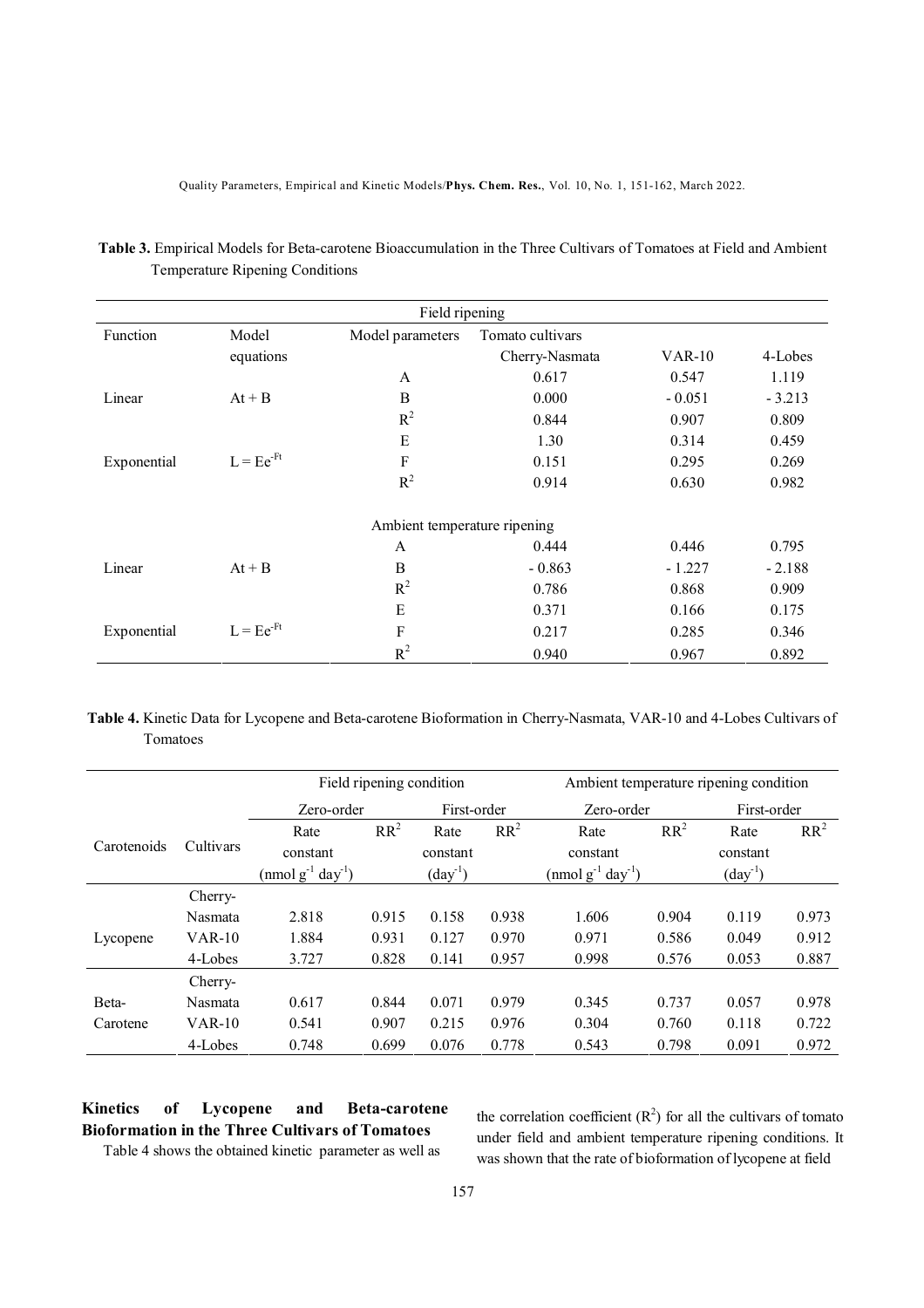ripening condition can best be described using both zeroorder and first-order kinetic models. The Cherry-Nasmata cultivar had the highest rate of lycopene bioaccumulation with rate constant of 2.818 nmol  $g^{-1}$  day<sup>-1</sup> and  $R^2$  value of 0.915, and rate constant of 0.158 days<sup>-1</sup> with  $R^2$  value of 0.938 for the zero and first order kinetics, respectively. This is in agreement with the empirical modeling of the parameters for the tomato cultivars described above. Similarly, the bioformation of beta-carotene under the same ripening condition showed that VAR-10 cultivar had the fastest rate of bioaccumulation of beta-carotene for the zeroorder kinetic model (rate constant of 0.541 nmol  $g^{-1}$  day<sup>-1</sup> and  $R^2$  value of 0.907) and the first-order kinetic model (rate constant of  $0.215 \text{ days}^{-1}$  and  $\mathbb{R}^2$  value of 0.976). On the other hand, the kinetic model for the bioformation of lycopene under ambient temperature ripening condition suggests the both zero-order kinetic model (rate constant of 0.606 nmol  $g^{-1}$  day<sup>1</sup> and  $R^2$  value of 0.904) and first-order kinetic model (rate constant of 0.119 day<sup>-1</sup> and  $R^2$  value of 0.973) to describe the bioformation of lycopene in Cherry Nasmata, whereas for VAR-10 and 4-Lobe, the best results obtained using only first-order kinetic model. The trend of the bioformation of beta carotene under ambient temperature ripening condition indicates that first-order kinetic model best describes the process. However, a study [19] has previously reported a first-order kinetic model for lycopene bioformation at ambient temperature ripening condition for Ajindi-Kerewa, Beske, 3-Lobes, and Big Local cultivars of tomatoes.

#### **Kinetic Modeling**

 The kinetic was modeled using parallel and consecutive reactions representing cases I and II, respectively.

**Case I:** This is based on the assumption that lycopene and beta-carotene bioformations are dependent on geranyl geranyl pyrophosphate concentration, and beta-carotene is independent of lycopene biosynthetic pathway. This assumption is based on the following equations:

$$
2G \xrightarrow{k_1} L \tag{1}
$$

$$
2G \xrightarrow{k_2} B \tag{2}
$$

where G, L, and B represent geranyl geranyl

pyrophosphate, lycopene, and beta-carotene, respectively, and  $k_1$  and  $k_2$  are the first order rate constants for the carotenoids. In a case whereby the bioformation of both lycopene and beta-carotene follow the first order kinetics, the following equations are used:

The rate equations for [G], [L], and [B];

$$
\frac{d[G]}{dt} = -2k_1[G] - 2k_2[G] \tag{3}
$$

$$
\frac{d[L]}{dt} = 2k_1[G] \tag{4}
$$

$$
\frac{d[B]}{dt} = 2k_2[G] \tag{5}
$$

From (3);  $\frac{d[G]}{dt} = -2k_1[G] - 2k_2[G]$  $\frac{d[G]}{dG} = -2k(G] -$ 

$$
\frac{d[G]}{dt} = -2(k_1 + k_2)[G] \tag{6}
$$

$$
\int_{G_0}^{G} \frac{d[G]}{[G]} = -2(k_1 + k_2) \int_0^t dt \tag{7}
$$

$$
\ln\left(\frac{[G]}{[G]_0}\right) = -2(k_1 + k_2)t\tag{8}
$$

$$
[G] = [G]_0 \exp^{-2(k_1 + k_2)t}
$$
\n(9)

$$
\int d[L] = 2k_1[G]_0 \int \exp^{-2(k_1 + k_2)t} dt \tag{10}
$$

$$
[L] = \frac{2k_1}{2(k_2 - k_1)} [G]_0 \exp^{-2(k_1 + k_2)t}
$$
 (11)

$$
[L] = \frac{k_1}{(k_2 - k_1)} [G]_0 \exp^{-2(k_1 + k_2)t}
$$
\n(12)

If  $k_1 >> k_2$  then  $exp^{-2k_1 t} << exp^{-2k_2 t}$ 

$$
[L] = [G]_{0} \exp^{-2k_2 t}
$$
 (13)

If  $k_2 >> k_1$  then  $\exp^{-2k_2 t} << \exp^{-2k_1 t}$ 

$$
[L] = \frac{k_1}{k_2} [G]_0 \exp^{-2k_1 t}
$$
 (14)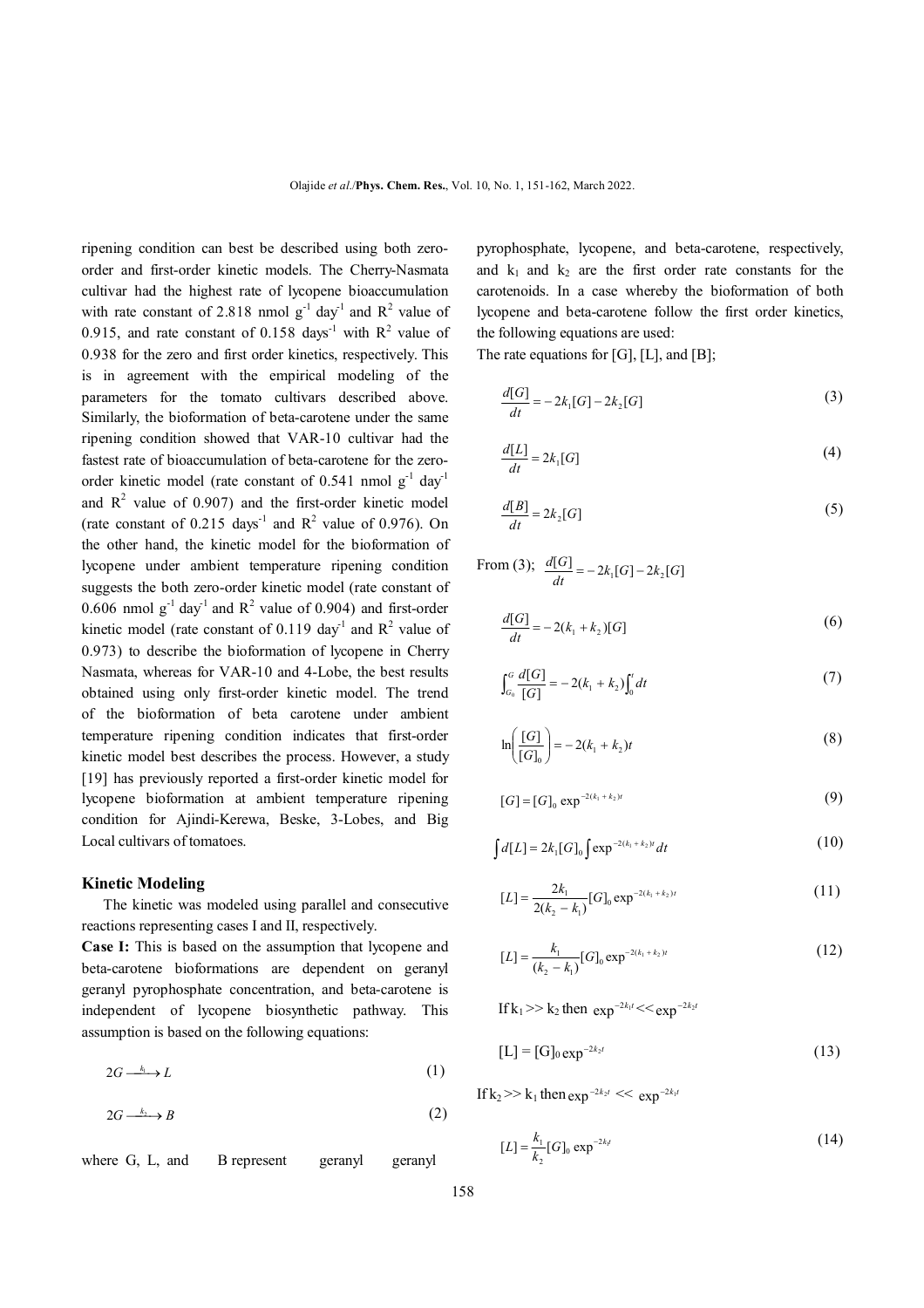Quality Parameters, Empirical and Kinetic Models/**Phys. Chem. Res.**, Vol. 10, No. 1, 151-162, March 2022.

From Eq. (5), 
$$
\frac{d[B]}{dt} = 2k_2[G]
$$
  
\n
$$
[B] = \frac{k_2}{(k_2 - k_1)} [G]_0 \exp^{-2(k_1 + k_2)t}
$$
\n
$$
[B] = \frac{k_2}{(k_2 - k_1)}
$$
\n(15)

**Case II:** This is based on the assumption that lycopene bioformation is dependent on geranyl geranyl pyrophosphate, and beta-carotene is formed from lycopene cyclization. This assumption is based on the following equation:

$$
2G \xrightarrow{k_1} L \xrightarrow{k_2} B \tag{16}
$$

Where G, L, and B represent the concentrations of geranyl geranyl pyrophosphate, lycopene, and beta-carotene, respectively, and  $k_1$  and  $k_2$  are the first order rate constants for the carotenoids. In the case whereby the bioformation of both lycopene and beta-carotene follow the first order kinetics, the following equations are used:

The rate equations for [G], [L] and [B] are:

$$
\frac{d[G]}{dt} = -2k_1[G] \tag{17}
$$

$$
\frac{d[L]}{dt} = 2k_1[G] - k_2[L] \tag{18}
$$

$$
\frac{d[B]}{dt} = k_2[L] \tag{19}
$$

From Eq. (17), 
$$
\int_{G_0}^{G} \frac{d[G]}{[G]} = -2k_1 \int_0^t dt
$$
 (20)

$$
\ln\left(\frac{[G]}{[G_0]}\right) = -2k_1t\tag{21}
$$

 [G] = [G]<sup>0</sup> *<sup>k</sup> <sup>t</sup>* <sup>2</sup> <sup>1</sup> exp (22)

From (18),  $\frac{d[L]}{dt} = 2k_1[G] - k_2[L]$  $\frac{d[L]}{1} = 2k_1[G] -$ (23)

$$
\frac{d[L]}{dt} + k_2[L] = 2k_1[G] \tag{24}
$$

$$
[L] = \frac{2k_1}{k_2 - 2k_1} [G]_0 (\exp^{-2k_1 t} - \exp^{-k_2 t})
$$
 (25)

If  $k_1 >> k_2$  then  $\exp^{-2k_1 t} << \exp^{-2k_2 t}$ 

$$
[G] = [G]_{0}[L] = 0, [B] = 0
$$

By mass conservation,

$$
[G]_0 = [G] + [L] + [B]
$$
 (26)

Where  $[A]_0$  is the initial concentration at time  $t = 0$ 

$$
[C] = [G]_0 - [G] - [L] by mass conservation,
$$
 (27)

Substituting the values of [G] and [L] into Eq.  $(27)$ 

$$
[B] = [G]_0 - [G]_0 \exp^{-2k_1 t} - \frac{2k_1}{k_2 - 2k_1} [G]_0 (\exp^{-2k_1 t} - \exp^{-k_2 t})
$$
\n(28)

$$
[B] = [G]_0 \left[ 1 - \exp^{-2k_1 t} - \frac{2k_1}{k_2 - 2k_1} \left( \exp^{-2k_1 t} - \exp^{-k_2 t} \right) \right]
$$
(29)

$$
[B] = [G]_0 \left[ 1 - \frac{2k_1}{k_2 - 2k_1} \left( \exp^{-2k_1 t} - \exp^{-k_2 t} \right) - \exp^{-2k_1 t} \right] \tag{30}
$$

In the two predicted cases for estimating the  $G<sub>o</sub>$  values (total geranyl geranyl pyrophosphate) for the three cultivars of tomatoes, positive  $G_0$  values were obtained for Cherry-Nasmata and 4-Lobes tomato cultivars at field and ambient temperature ripening under cases I and II conditions. A negative G<sub>o</sub> value at ambient temperature ripening was obtained for 4-lobes tomato cultivar under case I conditions. However, estimating the  $G_0$  values failed for VAR-10 tomato cultivar in both cases except at ambient temperature ripening under case II (Table 5). It is suggested that cases I and II can be used for estimating the concentration of GGPP in the carotenoid pathway of fruits, though, the method for estimating the  $G_0$  concentration in the carotenoid pathway is more of biological process.

The maximum ripening time  $(t_{max})$  of the three tomato cultivars were derived. It was found that  $t_{\text{max}}$  vary with ripening conditions. It ranges from 6 to 9 days at field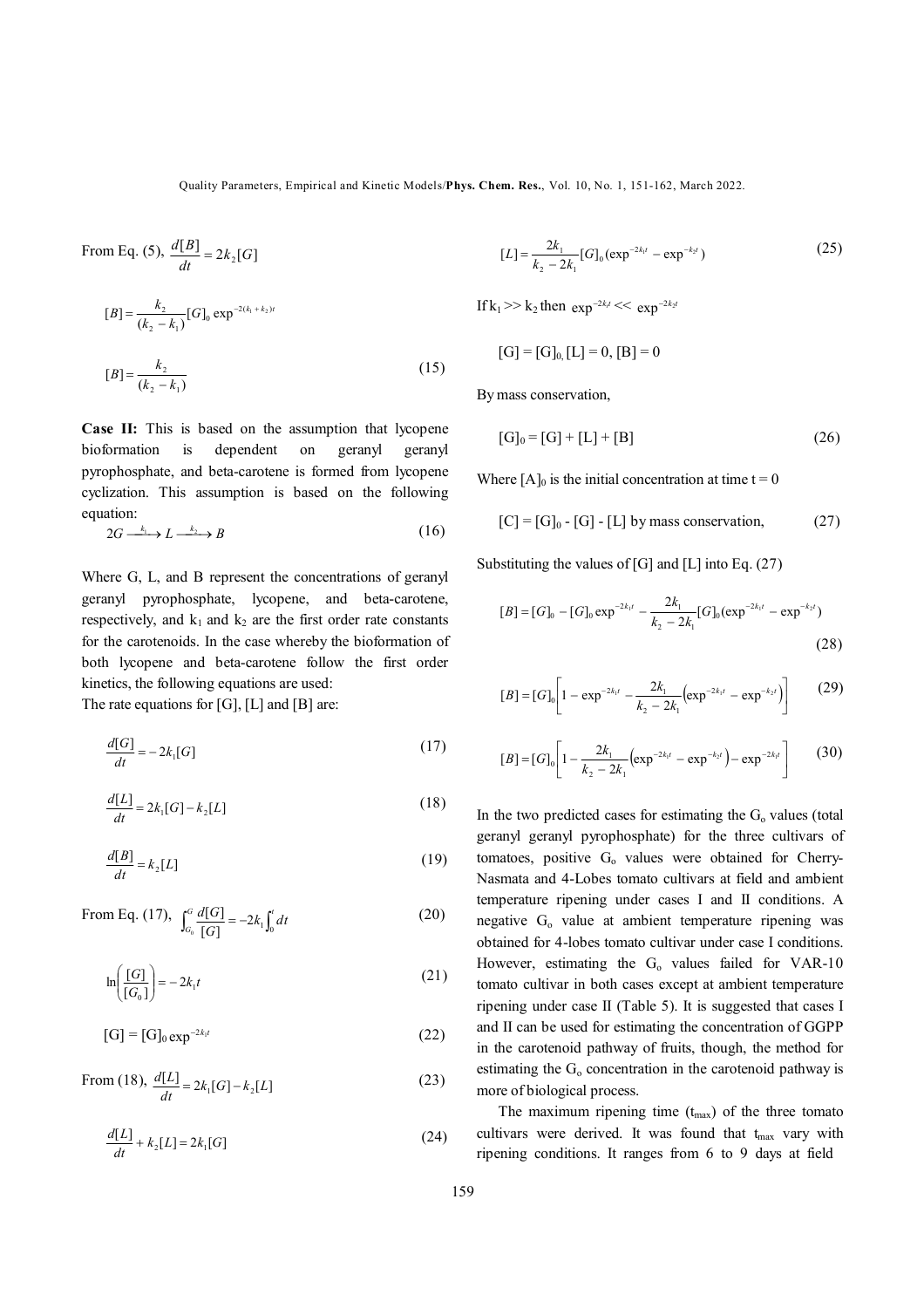| Tomato cultivars | Total geranyl geranyl pyrophosphate (GGPP) concentration<br>$(mmol \text{ g}^{-1})$ |          |                              |          |
|------------------|-------------------------------------------------------------------------------------|----------|------------------------------|----------|
|                  |                                                                                     |          |                              |          |
|                  | Field ripening                                                                      |          | Ambient temperature ripening |          |
|                  | Case I                                                                              | Case II  | Case I                       | Case II  |
| Cherry-Nasmata   | 33.85                                                                               | 12.85    | 18.54                        | 45.89    |
| $VAR-10$         | $-39.09$                                                                            | $-93.44$ | $-33.37$                     | 53.40    |
| 4-Lobes          | 18.04                                                                               | 30.38    | $-17.92$                     | 0.000391 |

 **Table 5.** Estimation of GGPP Concentrations in the Three Cultivars of Tomato

**Table 6.** Estimated Maximum Ripening Time (t<sub>max</sub>) of the tomato Cultivars at Field and Ambient Ripening Conditions

| Tomato cultivars | $t_{\rm max}$    | $t_{\rm max}$                  |  |
|------------------|------------------|--------------------------------|--|
|                  | (days)           | (days)                         |  |
|                  | (Field ripening) | (Ambient temperature ripening) |  |
| Cherry-Nasmata   |                  |                                |  |
| $VAR-10$         |                  | 13                             |  |
| 4-Lobes          | 10               | 14                             |  |

ripening and from 12 to 14 days at ambient temperature ripening. The ripening time is longer (14 days) in tomatoes that were subjected to ambient temperature ripening conditions compared to self-ripened tomatoes (Table 6). This implies that ambient temperature ripened tomatoes have longer times of ripening and longer shelf life compared to self-ripened tomatoes.

### **CONCLUSIONS**

 Nutritional and phytochemical importance of lycopene and beta-carotene in preventing and combating cardiovascular diseases has been the attractive subject of research on the phytonutrients. Current investigation on the kinetics of bioaccumulation of lycopene and beta-carotene in three cultivars of tomatoes at field and ambient temperature ripening conditions suggest that VAR-10 cultivar of tomato has the least concentration of lycopene and beta-carotene under the both ripening conditions. 4- Lobes cultivar had the highest accumulated beta-carotene concentration under field and ambient temperature ripening conditions; it also has the highest accumulated lycopene under field ripening condition. These variations may be due

to some factors including genotype. There was a convincing agreement between the empirical modeling and the kinetic modeling: the bioaccumulation of lycopene concentration under field ripening condition can best be described using both zero-order and first-order kinetic models.

#### **ACKNOWLEDGMENTS**

 This work was supported by the Senate Research Grant of Ladoke Akintola University of Technology (LAUTECH, Ogbomoso) Research and Consultancy (LAURESCON) unit, with the grant number LAU/SRG/13/010.

#### **REFERENCES**

- [1] Khachik, F.; Carvalho, L.; Bernstein, P. S.; Muir, G. J.; Zhao, D. Y.; Katz, N. B., Chemistry, distribution, and metabolism of tomato carotenoids and their impact on human health. *Exp. Biol. Med. (Maywood)* **2002**, 227, 845-51, DOI: 10.1177/ 153537020222701002.
- [2] da Silva, D. J. H.; Abreu, F. B.; Caliman, F. R. B.; Antonio, A. C.; Patel, V. B., Tomatoes: Origin, Cultivation Techniques and Germplasm Resources.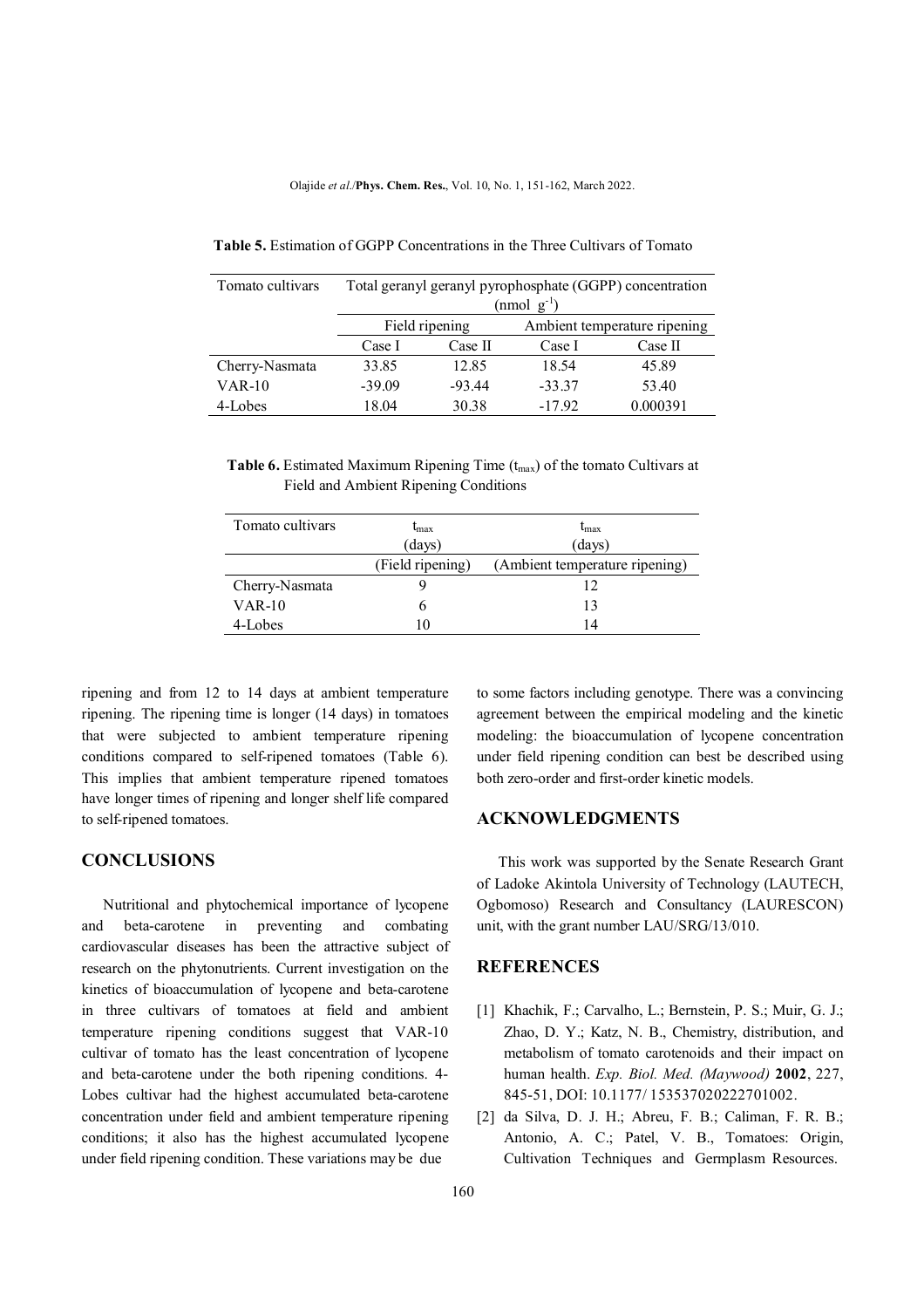Quality Parameters, Empirical and Kinetic Models/**Phys. Chem. Res.**, Vol. 10, No. 1, 151-162, March 2022.

Tomatoes and Tomato Products: Nutritional Medicine and Therapeautic Properties: **2008**, pp. 3-25.

- [3] Traber, M. G; Stevens, J. F., Vitamins C and E: Beneficial effects from a mechanistic perspective. *Free Radic. Biol. Med.* **2011**, *51*, 1000-13, DOI: 10.1016/j.freeradbiomed.2011.05.017.
- [4] Frusciante, L.; Carli, P.; Ercolano, M. R.; Pernice, R.; Di Matteo, A.; Fogliano, V.; Pellegrini, N., Antioxidant nutritional quality of tomato. *Mol. Nutr. Food Res.* **2007**, *51*, 609-617, DOI: 10.1002/mnfr.200600158.
- [5] Erdman, J. W.; Ford, N. A.; Lindshield, B. L., Are the health attributes of lycopene related to its antioxidant function? *Arch. Biochem*. *Biophys.* **2009**, *483,* 229-235, DOI: 10.1016/j.abb.2008.10.022.
- [6] Levy, J.; Sharoni, Y., The functions of tomato lycopene and its role in human health. *The Journal of American Botanical Council. HerbalGram.* **2004**, *62*, 49-56.
- [7] Johnson, E. J., The role of carotenoids in human health. *Nutrition in Clinical Care* : An official publication of Tufts University. **2002**, *5*, 56-65, DOI: 10.1046/j.1523- 5408.2002.00004.x.
- [8] Lu, S.; Li, L., Carotenoid metabolism: Biosynthesis, regulation, and beyond. *J. Integr. Plant Biol.* **2008**, *50*, 778-785, DOI: 10.1111/j.1744-7909.2008.00708.x.
- [9] Lee, P. C.; Schmidt-Dannert, C., Metabolic engineering towards biotechnological production of carotenoids in microorganisms. *Appl. Microbiol. Biotechnol.* **2002**, *60*, 1-11, DOI: 10.1007/s00253-002-1101-x.
- [10]Chen, Y.; Li, F.; Wurtzel, E. T., Isolation and characterization of the Z-ISO gene encoding. A missing component of carotenoid biosynthesis in plants. *Plant Physiol.* **2010**, *153*, 66-79, DOI: 10.1104/pp.110.153916.
- [11]Isaacson, T.; Ohad, I.; Beyer, P.; Hirschberg, J., Analysis *in vitro* of the enzyme CRTISO establishes a poly-cis-carotenoid biosynthesis pathway in plants. *Plant Physiol.* **2004**, *136*, 4246-4255, DOI: 10.1104/pp.104.052092.
- [12]Fantini, E.; Falcone, G.; Frusciante, S.; Giliberto, L.; Giuliano, G., Dissection of tomato lycopene biosynthesis through virus-induced gene silencing. *Plant Physiol.* **2013**, *163*, 986-998, DOI: 10.1104/pp.113.224733.
- [13]AOAC, Official Methods of Analysis of AOAC

International. **2005**.

- [14]Johnson, R. R.; Balwani, T. L.; Johnson, L. J., Corn plant maturity. II. Effect on *in vitro* cellulose digestibility and soluble carbohydrate content. *J. Anim. Sci.* **1966**, *25*, 617-623. DOI: 10.2527/jas1966.253617x.
- [15] Sadler, G.; Davis, J.; Dezman, D., Rapid extraction of lycopene and β-carotene from reconstituted tomato paste and pink grapefruit homogenates. *J. Food Sci.* **1990**, *55*: 1460-1461, DOI: 10.1111/j.1365- 2621.1990.tb03958.x.
- [16]Abdul-Hammed, M.; Bello, I. A.; Oladoye, O. S., Simultaneous spectrophotometric determination of lycopene and beta-carotene concentrations in carotenoid mixtures of the extracts from tomatoes, papaya and orange juice. *Pak*. *J. Sci. Ind. Res. B: Biol. Sci.* **2013**, *56*, 90-97. DOI: https://doi.org/10.52763/PJSIR.BIOL.SCI.56.2. 2013.90.97.
- [17] Fish, W. W., Refinements of the attending equations for several spectral methods that provide improved quantification of  $\Box$ -carotene and/or lycopene in selected foods. *Postharvest Biol. Tec.* **2012**, *66*, 16-22, DOI: 10.1016/j.postharvbio.2011.08.007.
- [18] Bello, I. A.; Bello, O. S., Elements of Physical Chemistry (Revised Edition). Kaola Press, Ogbomoso, Nigeria, **2010**, p. 289.
- [19]Abdul-Hammed, M.; Bello, O. S.; Azeez, M. A.; Adedeji, N. O., Bioformation of carotenoids in tomatoes (Lycopersicon esculentum) under two ripening conditions: A Kinetic study. *IJSER* **2015**, *6*, 293-301.
- [20]Abdul-Hammed, M.; Azeez, M. A.; Bello, M. O.; Oghenekevwe, G. E., Assessment of nutritional, antioxidant and pro-Vitamin a indices of tomatoes under field and postharvest ripening conditions. *Res. J. Pharm. Biol. Chem. Sci.* **2014**, *5*, 649-661.
- [21]Anthon, G. E.; Lestrange, M.; Barrett, D. M., "Changes in pH, acids, sugars and other quality parameters during extended vine holding of ripe processing tomatoes. *J. Sci. Food Agric.* **2011**, *91*, 1175-1181, DOI: 10.1002/jsfa.4312.
- [22]Ibrahim, A. O.; Abdul-Hammed, M.; Adegboyega, S. A.; Olajide, M.; Aliyu, A. A., Influence of the